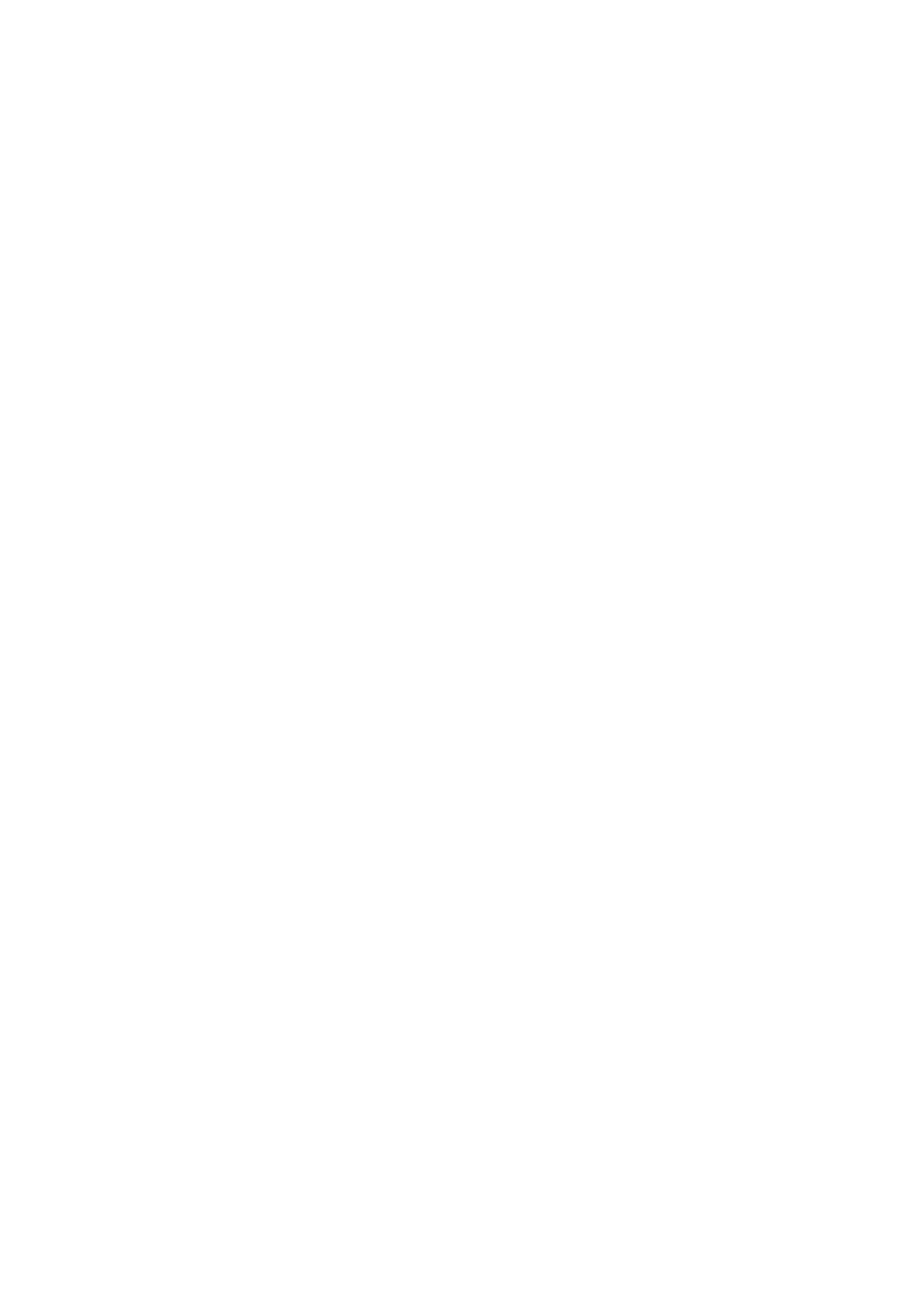

**Leicestershire Nutrition & Dietetic Service** 

**Leicestershire Traded Services Room G13 County Hall, Glenfield, Leicester LE3 8RE**

Dear Parent/Guardian

Tel 0116 305 7058

#### **Re: Requesting a special menu Notes for completing the medical diet- school meals request form**

Please complete the medical diet – school meals request form, if your child either has an allergy or intolerance to a food(s), or they need to follow a special diet for another medical reason.

All the sections on the form need to be filled out including the Health Professional details; \*it will need to be signed by a Health Professional (e.g. Doctor, School Nurse, Practice Nurse, Dietitian or Health Visitor) before a special diet can be provided.

Once the form has been completed, please return to the address at the bottom of the form; and keep a copy for your records. Once we have received the form, you will either receive a special menu for your child by post or be contacted by phone to discuss your child's special diet requirements and then a menu will be sent out to you.

Please allow 15 school days for your menu to arrive **(Please note** at certain times of the year this maybe longer due to increase volume of forms being sent in this tends to be September & October).

Once you have received your child's menu we ask that you contact us to confirm that you are happy with the menu and discuss a start date. Your child's school cook will also get a copy of the menu and once we have discussed the menu and start date we will inform your child's school cook.

To protect the health of your child until you have confirmed the start date for your child's special menu or you have completed a disclaimer form (see next page for more information on the disclaimer form), your child should be having a packed lunch provided from home.

Thank you for taking the time to read this information and please do not hesitate to contact us if you have any further queries or concerns.

Yours sincerely,

 $P$  A 1100

Paula McKee **Jessica Mhesuria** 

Senior Dietitian (School Meals) Senior Dietitian (School Meals)